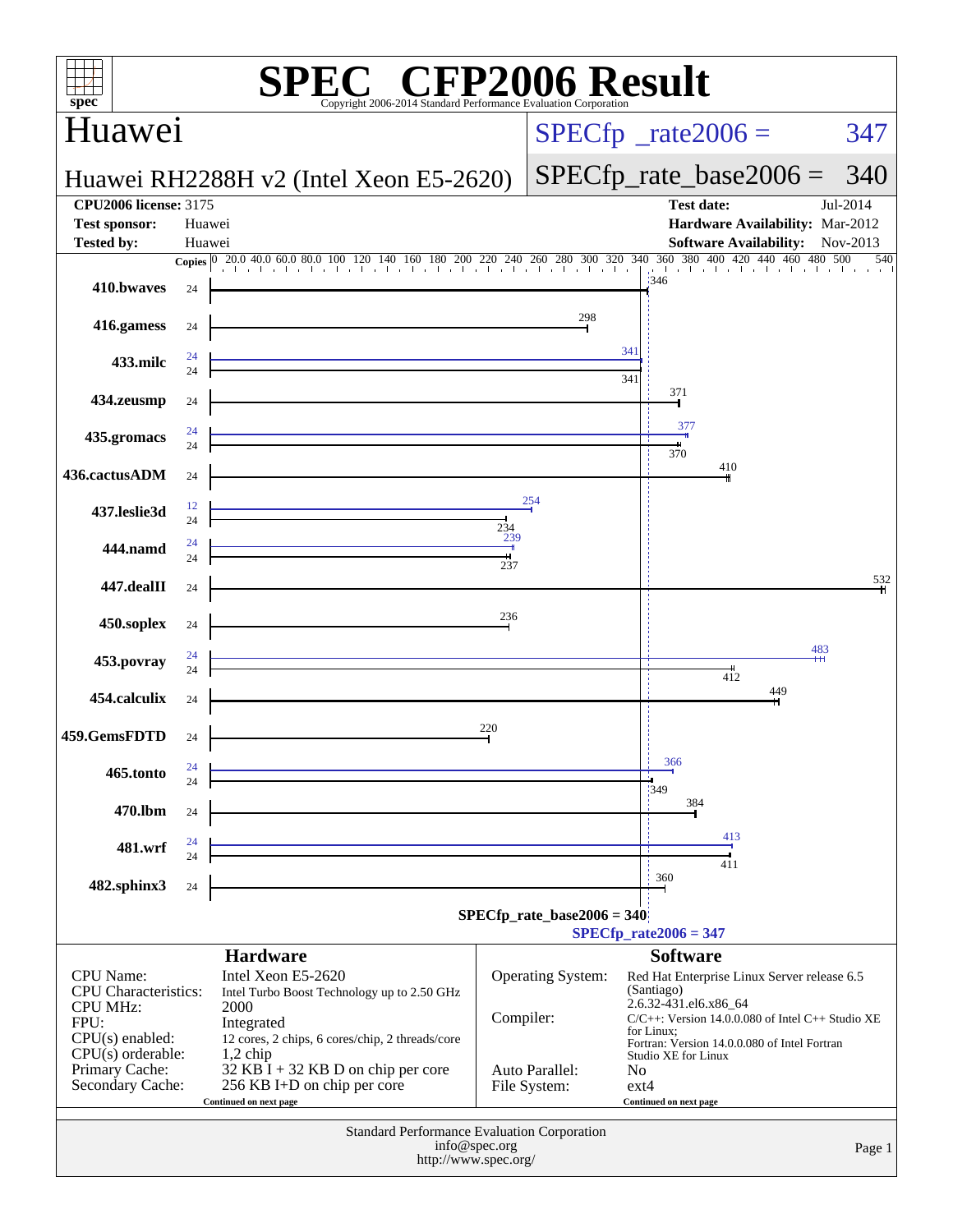

#### Huawei

## $SPECTp_rate2006 = 347$

Huawei RH2288H v2 (Intel Xeon E5-2620)

### [SPECfp\\_rate\\_base2006 =](http://www.spec.org/auto/cpu2006/Docs/result-fields.html#SPECfpratebase2006) 340

**[CPU2006 license:](http://www.spec.org/auto/cpu2006/Docs/result-fields.html#CPU2006license)** 3175 **[Test date:](http://www.spec.org/auto/cpu2006/Docs/result-fields.html#Testdate)** Jul-2014 **[Test sponsor:](http://www.spec.org/auto/cpu2006/Docs/result-fields.html#Testsponsor)** Huawei **[Hardware Availability:](http://www.spec.org/auto/cpu2006/Docs/result-fields.html#HardwareAvailability)** Mar-2012 **[Tested by:](http://www.spec.org/auto/cpu2006/Docs/result-fields.html#Testedby)** Huawei **[Software Availability:](http://www.spec.org/auto/cpu2006/Docs/result-fields.html#SoftwareAvailability)** Nov-2013 [L3 Cache:](http://www.spec.org/auto/cpu2006/Docs/result-fields.html#L3Cache) 15 MB I+D on chip per chip<br>Other Cache: None [Other Cache:](http://www.spec.org/auto/cpu2006/Docs/result-fields.html#OtherCache) [Memory:](http://www.spec.org/auto/cpu2006/Docs/result-fields.html#Memory) 128 GB (16 x 8 GB 2Rx4 PC3-10600R-09, ECC) [Disk Subsystem:](http://www.spec.org/auto/cpu2006/Docs/result-fields.html#DiskSubsystem) 1 x 300 GB SAS, 10K RPM [Other Hardware:](http://www.spec.org/auto/cpu2006/Docs/result-fields.html#OtherHardware) None [System State:](http://www.spec.org/auto/cpu2006/Docs/result-fields.html#SystemState) Run level 3 (multi-user)<br>Base Pointers: 32/64-bit [Base Pointers:](http://www.spec.org/auto/cpu2006/Docs/result-fields.html#BasePointers) [Peak Pointers:](http://www.spec.org/auto/cpu2006/Docs/result-fields.html#PeakPointers) 32/64-bit [Other Software:](http://www.spec.org/auto/cpu2006/Docs/result-fields.html#OtherSoftware) None

|                  |               |                |       | <b>Base</b>    |       | <b>Results Table</b> |            |               |                |              | <b>Peak</b>    |              |                |              |
|------------------|---------------|----------------|-------|----------------|-------|----------------------|------------|---------------|----------------|--------------|----------------|--------------|----------------|--------------|
| <b>Benchmark</b> | <b>Copies</b> | <b>Seconds</b> | Ratio | <b>Seconds</b> | Ratio | <b>Seconds</b>       | Ratio      | <b>Copies</b> | <b>Seconds</b> | <b>Ratio</b> | <b>Seconds</b> | <b>Ratio</b> | <b>Seconds</b> | <b>Ratio</b> |
| 410.bwayes       | 24            | 945            | 345   | 944            | 346   | 943                  | 346        | 24            | 945            | 345          | 944            | 346          | 943            | 346          |
| 416.gamess       | 24            | 1578           | 298   | 1575           | 298   | 1574                 | 299        | 24            | 1578           | 298          | 1575           | 298          | 1574           | 299          |
| $433$ .milc      | 24            | 646            | 341   | 646            | 341   | 646                  | 341        | 24            | 646            | 341          | 646            | 341          | 646            | 341          |
| 434.zeusmp       | 24            | 589            | 371   | 588            | 371   | 590                  | 370        | 24            | 589            | 371          | 588            | 371          | 590            | 370          |
| 435.gromacs      | 24            | 463            | 370   | 461            | 372   | 464                  | 370        | 24            | 453            | 378          | 455            | 377          | 456            | 376          |
| 436.cactusADM    | 24            | 700            | 410   | 698            | 411   | 702                  | 409        | 24            | 700            | 410          | 698            | 411          | 702            | 409          |
| 437.leslie3d     | 24            | 966            | 233   | 963            | 234   | 964                  | 234        | 12            | 444            | 254          | 444            | 254          | 444            | 254          |
| 444.namd         | 24            | 822            | 234   | 811            | 237   | 813                  | 237        | 24            | 803            | 240          | 805            | 239          | 807            | 239          |
| 447.dealII       | 24            | 518            | 530   | 514            | 534   | 517                  | <u>532</u> | 24            | 518            | 530          | 514            | 534          | 517            | 532          |
| $450$ .soplex    | 24            | 848            | 236   | 847            | 236   | 849                  | 236        | 24            | 848            | 236          | 847            | 236          | 849            | 236          |
| 453.povray       | 24            | 310            | 412   | 310            | 412   | 308                  | 414        | 24            | 267            | 479          | 263            | 486          | 265            | <b>483</b>   |
| 454.calculix     | 24            | 441            | 449   | 443            | 446   | 440                  | 450l       | 24            | 441            | 449          | 443            | 446          | 440            | 450          |
| 459.GemsFDTD     | 24            | 1156           | 220   | 1156           | 220   | 1159                 | <b>220</b> | 24            | 1156           | 220          | 1156           | 220          | 1159           | 220          |
| 465.tonto        | 24            | 675            | 350   | 677            | 349   | 676                  | <u>349</u> | 24            | 645            | 366          | 646            | 366          | 645            | 366          |
| 470.1bm          | 24            | 857            | 385   | 861            | 383   | 860                  | 384        | 24            | 857            | 385          | 861            | 383          | 860            | 384          |
| 481.wrf          | 24            | 652            | 411   | 652            | 411   | 654                  | 410        | 24            | 650            | 413          | 649            | 413          | 650            | 413          |
| 482.sphinx3      | 24            | 1300           | 360   | 1302           | 359l  | 1301                 | 360        | 24            | 1300           | 360          | 1302           | 359          | 1301           | 360          |

#### **[Submit Notes](http://www.spec.org/auto/cpu2006/Docs/result-fields.html#SubmitNotes)**

 The numactl mechanism was used to bind copies to processors. The config file option 'submit' was used to generate numactl commands to bind each copy to a specific processor. For details, please see the config file.

#### **[Operating System Notes](http://www.spec.org/auto/cpu2006/Docs/result-fields.html#OperatingSystemNotes)**

Stack size set to unlimited using "ulimit -s unlimited"

#### **[Platform Notes](http://www.spec.org/auto/cpu2006/Docs/result-fields.html#PlatformNotes)**

 Sysinfo program /spec14/config/sysinfo.rev6818 \$Rev: 6818 \$ \$Date:: 2012-07-17 #\$ e86d102572650a6e4d596a3cee98f191 running on localhost.localdomain Tue Jul 8 23:15:18 2014

Continued on next page

Standard Performance Evaluation Corporation [info@spec.org](mailto:info@spec.org) <http://www.spec.org/>

Page 2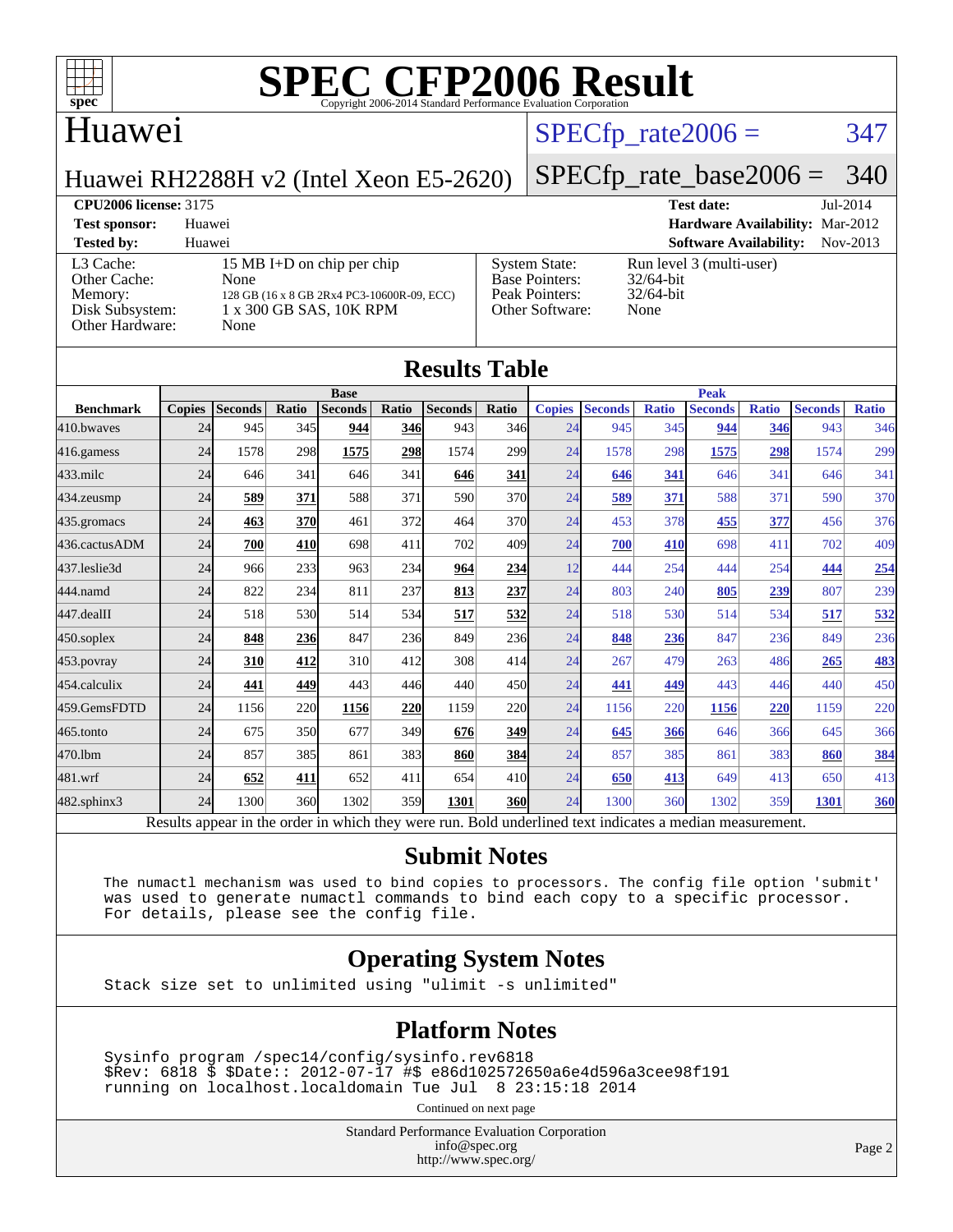

### Huawei

 $SPECTp\_rate2006 = 347$ 

Huawei RH2288H v2 (Intel Xeon E5-2620)

[SPECfp\\_rate\\_base2006 =](http://www.spec.org/auto/cpu2006/Docs/result-fields.html#SPECfpratebase2006) 340

**[CPU2006 license:](http://www.spec.org/auto/cpu2006/Docs/result-fields.html#CPU2006license)** 3175 **[Test date:](http://www.spec.org/auto/cpu2006/Docs/result-fields.html#Testdate)** Jul-2014 **[Test sponsor:](http://www.spec.org/auto/cpu2006/Docs/result-fields.html#Testsponsor)** Huawei **[Hardware Availability:](http://www.spec.org/auto/cpu2006/Docs/result-fields.html#HardwareAvailability)** Mar-2012 **[Tested by:](http://www.spec.org/auto/cpu2006/Docs/result-fields.html#Testedby)** Huawei **[Software Availability:](http://www.spec.org/auto/cpu2006/Docs/result-fields.html#SoftwareAvailability)** Nov-2013

#### **[Platform Notes \(Continued\)](http://www.spec.org/auto/cpu2006/Docs/result-fields.html#PlatformNotes)**

Standard Performance Evaluation Corporation This section contains SUT (System Under Test) info as seen by some common utilities. To remove or add to this section, see: <http://www.spec.org/cpu2006/Docs/config.html#sysinfo> From /proc/cpuinfo model name : Intel(R)  $Xeon(R)$  CPU E5-2620 0 @ 2.00GHz 2 "physical id"s (chips) 24 "processors" cores, siblings (Caution: counting these is hw and system dependent. The following excerpts from /proc/cpuinfo might not be reliable. Use with caution.) cpu cores : 6 siblings : 12 physical 0: cores 0 1 2 3 4 5 physical 1: cores 0 1 2 3 4 5 cache size : 15360 KB From /proc/meminfo<br>MemTotal: 132105680 kB HugePages\_Total: 0<br>Hugepagesize: 2048 kB Hugepagesize: /usr/bin/lsb\_release -d Red Hat Enterprise Linux Server release 6.5 (Santiago) From /etc/\*release\* /etc/\*version\* redhat-release: Red Hat Enterprise Linux Server release 6.5 (Santiago) system-release: Red Hat Enterprise Linux Server release 6.5 (Santiago) system-release-cpe: cpe:/o:redhat:enterprise\_linux:6server:ga:server uname -a: Linux localhost.localdomain 2.6.32-431.el6.x86\_64 #1 SMP Sun Nov 10 22:19:54 EST 2013 x86\_64 x86\_64 x86\_64 GNU/Linux run-level 3 Jul 6 12:32 SPEC is set to: /spec14<br>Filesystem Type Type Size Used Avail Use% Mounted on /dev/sda2 ext4 265G 121G 131G 49% / Additional information from dmidecode: BIOS Insyde Corp. OARYV378 12/29/2013 Memory: 16x Hynix HMT31GR7CFR4C-H9 8 GB 1333 MHz 2 rank 8x NO DIMM NO DIMM (End of data from sysinfo program)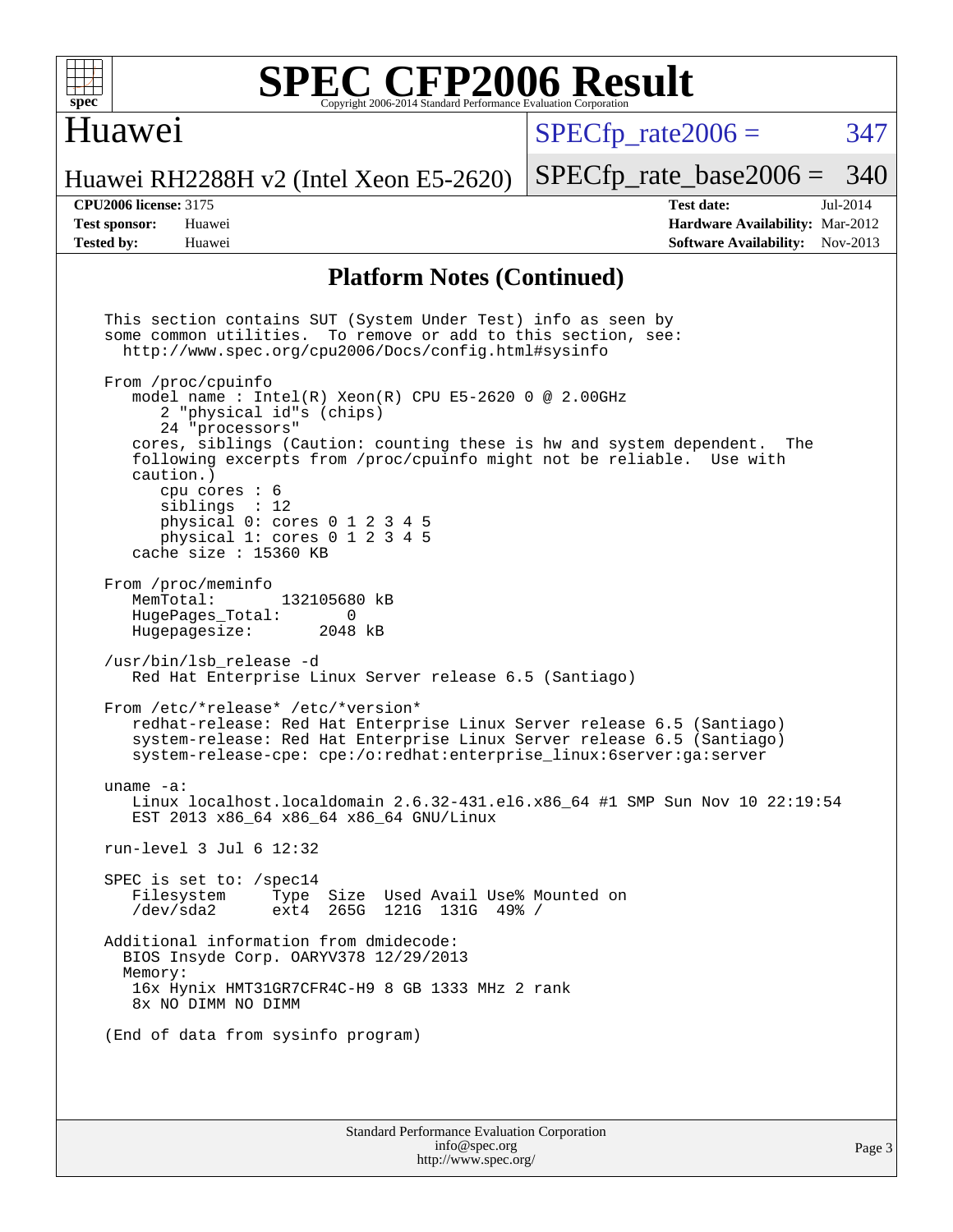

#### Huawei

 $SPECTp\_rate2006 = 347$ 

Huawei RH2288H v2 (Intel Xeon E5-2620)

[SPECfp\\_rate\\_base2006 =](http://www.spec.org/auto/cpu2006/Docs/result-fields.html#SPECfpratebase2006) 340

**[CPU2006 license:](http://www.spec.org/auto/cpu2006/Docs/result-fields.html#CPU2006license)** 3175 **[Test date:](http://www.spec.org/auto/cpu2006/Docs/result-fields.html#Testdate)** Jul-2014 **[Test sponsor:](http://www.spec.org/auto/cpu2006/Docs/result-fields.html#Testsponsor)** Huawei **[Hardware Availability:](http://www.spec.org/auto/cpu2006/Docs/result-fields.html#HardwareAvailability)** Mar-2012 **[Tested by:](http://www.spec.org/auto/cpu2006/Docs/result-fields.html#Testedby)** Huawei **[Software Availability:](http://www.spec.org/auto/cpu2006/Docs/result-fields.html#SoftwareAvailability)** Nov-2013

#### **[General Notes](http://www.spec.org/auto/cpu2006/Docs/result-fields.html#GeneralNotes)**

Environment variables set by runspec before the start of the run: LD LIBRARY PATH = "/spec14/libs/32:/spec14/libs/64:/spec14/sh"

 Binaries compiled on a system with 1x Core i7-860 CPU + 8GB memory using RedHat EL 6.4 Transparent Huge Pages enabled with: echo always > /sys/kernel/mm/redhat\_transparent\_hugepage/enabled Filesystem page cache cleared with: echo 1> /proc/sys/vm/drop\_caches runspec command invoked through numactl i.e.: numactl --interleave=all runspec <etc>

**[Base Compiler Invocation](http://www.spec.org/auto/cpu2006/Docs/result-fields.html#BaseCompilerInvocation)**

[C benchmarks](http://www.spec.org/auto/cpu2006/Docs/result-fields.html#Cbenchmarks):  $\text{icc}$   $-\text{m64}$ 

[C++ benchmarks:](http://www.spec.org/auto/cpu2006/Docs/result-fields.html#CXXbenchmarks) [icpc -m64](http://www.spec.org/cpu2006/results/res2014q3/cpu2006-20140708-30365.flags.html#user_CXXbase_intel_icpc_64bit_bedb90c1146cab66620883ef4f41a67e)

[Fortran benchmarks](http://www.spec.org/auto/cpu2006/Docs/result-fields.html#Fortranbenchmarks): [ifort -m64](http://www.spec.org/cpu2006/results/res2014q3/cpu2006-20140708-30365.flags.html#user_FCbase_intel_ifort_64bit_ee9d0fb25645d0210d97eb0527dcc06e)

[Benchmarks using both Fortran and C](http://www.spec.org/auto/cpu2006/Docs/result-fields.html#BenchmarksusingbothFortranandC): [icc -m64](http://www.spec.org/cpu2006/results/res2014q3/cpu2006-20140708-30365.flags.html#user_CC_FCbase_intel_icc_64bit_0b7121f5ab7cfabee23d88897260401c) [ifort -m64](http://www.spec.org/cpu2006/results/res2014q3/cpu2006-20140708-30365.flags.html#user_CC_FCbase_intel_ifort_64bit_ee9d0fb25645d0210d97eb0527dcc06e)

## **[Base Portability Flags](http://www.spec.org/auto/cpu2006/Docs/result-fields.html#BasePortabilityFlags)**

| 410.bwaves: -DSPEC CPU LP64                 |                                                                |
|---------------------------------------------|----------------------------------------------------------------|
| 416.gamess: -DSPEC_CPU_LP64                 |                                                                |
| 433.milc: -DSPEC_CPU_LP64                   |                                                                |
| 434.zeusmp: - DSPEC_CPU_LP64                |                                                                |
| 435.gromacs: -DSPEC_CPU_LP64 -nofor_main    |                                                                |
| 436.cactusADM: -DSPEC CPU LP64 -nofor main  |                                                                |
| 437.leslie3d: -DSPEC CPU LP64               |                                                                |
| 444.namd: -DSPEC CPU LP64                   |                                                                |
| 447.dealII: -DSPEC CPU LP64                 |                                                                |
| 450.soplex: -DSPEC CPU LP64                 |                                                                |
| 453.povray: -DSPEC_CPU_LP64                 |                                                                |
| 454.calculix: - DSPEC CPU LP64 - nofor main |                                                                |
| 459.GemsFDTD: -DSPEC CPU LP64               |                                                                |
| 465.tonto: -DSPEC CPU LP64                  |                                                                |
| 470.1bm: - DSPEC CPU LP64                   |                                                                |
|                                             | 481.wrf: -DSPEC CPU_LP64 -DSPEC_CPU_CASE_FLAG -DSPEC_CPU_LINUX |
| 482.sphinx3: -DSPEC_CPU_LP64                |                                                                |
|                                             |                                                                |

| <b>Standard Performance Evaluation Corporation</b> |
|----------------------------------------------------|
| info@spec.org                                      |
| http://www.spec.org/                               |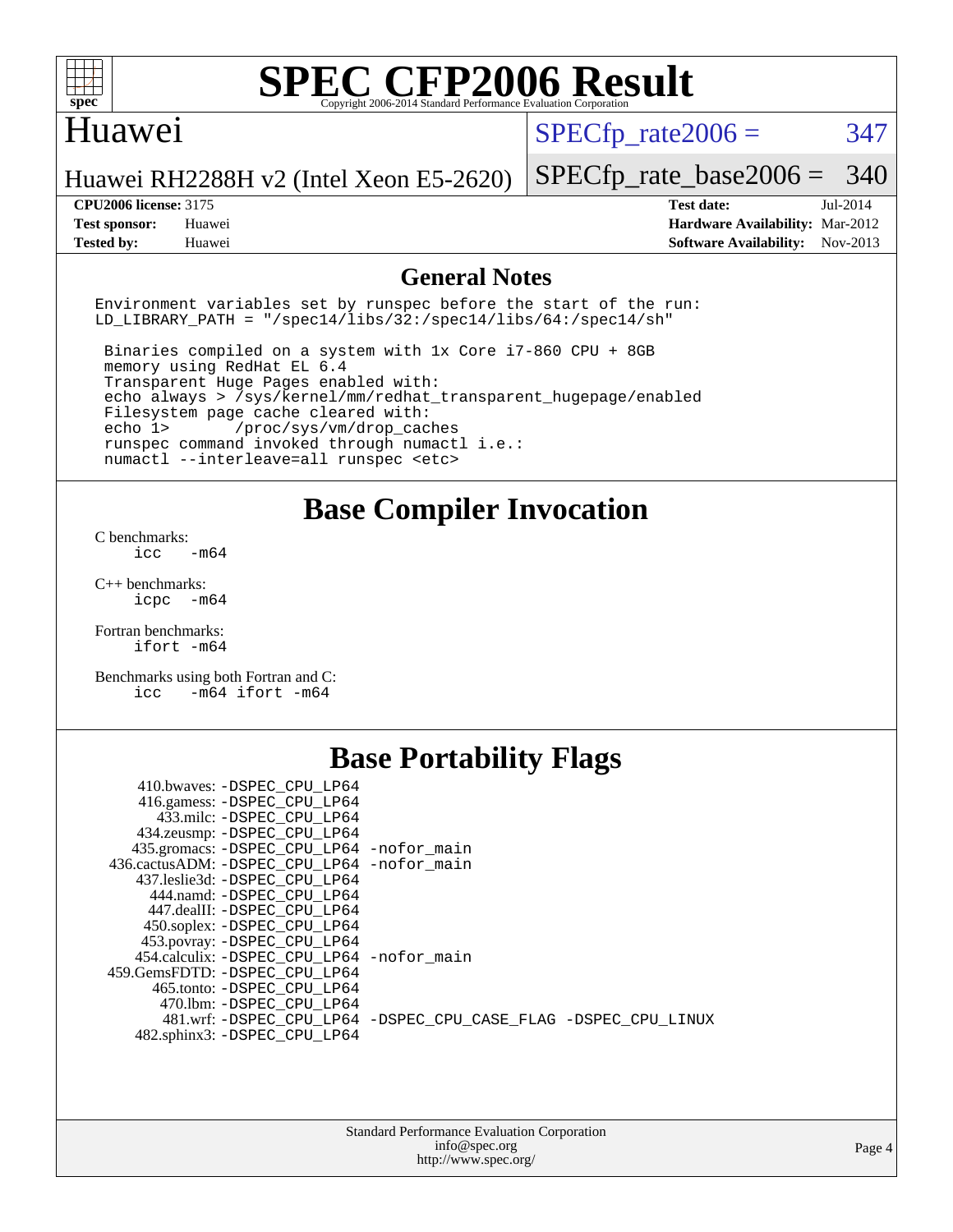

### Huawei

 $SPECTp\_rate2006 = 347$ 

Huawei RH2288H v2 (Intel Xeon E5-2620)

**[Test sponsor:](http://www.spec.org/auto/cpu2006/Docs/result-fields.html#Testsponsor)** Huawei **[Hardware Availability:](http://www.spec.org/auto/cpu2006/Docs/result-fields.html#HardwareAvailability)** Mar-2012 **[Tested by:](http://www.spec.org/auto/cpu2006/Docs/result-fields.html#Testedby)** Huawei **[Software Availability:](http://www.spec.org/auto/cpu2006/Docs/result-fields.html#SoftwareAvailability)** Nov-2013

[SPECfp\\_rate\\_base2006 =](http://www.spec.org/auto/cpu2006/Docs/result-fields.html#SPECfpratebase2006) 340 **[CPU2006 license:](http://www.spec.org/auto/cpu2006/Docs/result-fields.html#CPU2006license)** 3175 **[Test date:](http://www.spec.org/auto/cpu2006/Docs/result-fields.html#Testdate)** Jul-2014

## **[Base Optimization Flags](http://www.spec.org/auto/cpu2006/Docs/result-fields.html#BaseOptimizationFlags)**

[C benchmarks](http://www.spec.org/auto/cpu2006/Docs/result-fields.html#Cbenchmarks):

[-xAVX](http://www.spec.org/cpu2006/results/res2014q3/cpu2006-20140708-30365.flags.html#user_CCbase_f-xAVX) [-ipo](http://www.spec.org/cpu2006/results/res2014q3/cpu2006-20140708-30365.flags.html#user_CCbase_f-ipo) [-O3](http://www.spec.org/cpu2006/results/res2014q3/cpu2006-20140708-30365.flags.html#user_CCbase_f-O3) [-no-prec-div](http://www.spec.org/cpu2006/results/res2014q3/cpu2006-20140708-30365.flags.html#user_CCbase_f-no-prec-div) [-opt-prefetch](http://www.spec.org/cpu2006/results/res2014q3/cpu2006-20140708-30365.flags.html#user_CCbase_f-opt-prefetch) [-auto-p32](http://www.spec.org/cpu2006/results/res2014q3/cpu2006-20140708-30365.flags.html#user_CCbase_f-auto-p32) [-ansi-alias](http://www.spec.org/cpu2006/results/res2014q3/cpu2006-20140708-30365.flags.html#user_CCbase_f-ansi-alias) [-opt-mem-layout-trans=3](http://www.spec.org/cpu2006/results/res2014q3/cpu2006-20140708-30365.flags.html#user_CCbase_f-opt-mem-layout-trans_a7b82ad4bd7abf52556d4961a2ae94d5)

[C++ benchmarks:](http://www.spec.org/auto/cpu2006/Docs/result-fields.html#CXXbenchmarks)

[-xAVX](http://www.spec.org/cpu2006/results/res2014q3/cpu2006-20140708-30365.flags.html#user_CXXbase_f-xAVX) [-ipo](http://www.spec.org/cpu2006/results/res2014q3/cpu2006-20140708-30365.flags.html#user_CXXbase_f-ipo) [-O3](http://www.spec.org/cpu2006/results/res2014q3/cpu2006-20140708-30365.flags.html#user_CXXbase_f-O3) [-no-prec-div](http://www.spec.org/cpu2006/results/res2014q3/cpu2006-20140708-30365.flags.html#user_CXXbase_f-no-prec-div) [-opt-prefetch](http://www.spec.org/cpu2006/results/res2014q3/cpu2006-20140708-30365.flags.html#user_CXXbase_f-opt-prefetch) [-auto-p32](http://www.spec.org/cpu2006/results/res2014q3/cpu2006-20140708-30365.flags.html#user_CXXbase_f-auto-p32) [-ansi-alias](http://www.spec.org/cpu2006/results/res2014q3/cpu2006-20140708-30365.flags.html#user_CXXbase_f-ansi-alias) [-opt-mem-layout-trans=3](http://www.spec.org/cpu2006/results/res2014q3/cpu2006-20140708-30365.flags.html#user_CXXbase_f-opt-mem-layout-trans_a7b82ad4bd7abf52556d4961a2ae94d5)

[Fortran benchmarks](http://www.spec.org/auto/cpu2006/Docs/result-fields.html#Fortranbenchmarks): [-xAVX](http://www.spec.org/cpu2006/results/res2014q3/cpu2006-20140708-30365.flags.html#user_FCbase_f-xAVX) [-ipo](http://www.spec.org/cpu2006/results/res2014q3/cpu2006-20140708-30365.flags.html#user_FCbase_f-ipo) [-O3](http://www.spec.org/cpu2006/results/res2014q3/cpu2006-20140708-30365.flags.html#user_FCbase_f-O3) [-no-prec-div](http://www.spec.org/cpu2006/results/res2014q3/cpu2006-20140708-30365.flags.html#user_FCbase_f-no-prec-div) [-opt-prefetch](http://www.spec.org/cpu2006/results/res2014q3/cpu2006-20140708-30365.flags.html#user_FCbase_f-opt-prefetch)

[Benchmarks using both Fortran and C](http://www.spec.org/auto/cpu2006/Docs/result-fields.html#BenchmarksusingbothFortranandC):

[-xAVX](http://www.spec.org/cpu2006/results/res2014q3/cpu2006-20140708-30365.flags.html#user_CC_FCbase_f-xAVX) [-ipo](http://www.spec.org/cpu2006/results/res2014q3/cpu2006-20140708-30365.flags.html#user_CC_FCbase_f-ipo) [-O3](http://www.spec.org/cpu2006/results/res2014q3/cpu2006-20140708-30365.flags.html#user_CC_FCbase_f-O3) [-no-prec-div](http://www.spec.org/cpu2006/results/res2014q3/cpu2006-20140708-30365.flags.html#user_CC_FCbase_f-no-prec-div) [-opt-prefetch](http://www.spec.org/cpu2006/results/res2014q3/cpu2006-20140708-30365.flags.html#user_CC_FCbase_f-opt-prefetch) [-auto-p32](http://www.spec.org/cpu2006/results/res2014q3/cpu2006-20140708-30365.flags.html#user_CC_FCbase_f-auto-p32) [-ansi-alias](http://www.spec.org/cpu2006/results/res2014q3/cpu2006-20140708-30365.flags.html#user_CC_FCbase_f-ansi-alias) [-opt-mem-layout-trans=3](http://www.spec.org/cpu2006/results/res2014q3/cpu2006-20140708-30365.flags.html#user_CC_FCbase_f-opt-mem-layout-trans_a7b82ad4bd7abf52556d4961a2ae94d5)

## **[Peak Compiler Invocation](http://www.spec.org/auto/cpu2006/Docs/result-fields.html#PeakCompilerInvocation)**

[C benchmarks](http://www.spec.org/auto/cpu2006/Docs/result-fields.html#Cbenchmarks):  $\text{icc}$  -m64

[C++ benchmarks:](http://www.spec.org/auto/cpu2006/Docs/result-fields.html#CXXbenchmarks) [icpc -m64](http://www.spec.org/cpu2006/results/res2014q3/cpu2006-20140708-30365.flags.html#user_CXXpeak_intel_icpc_64bit_bedb90c1146cab66620883ef4f41a67e)

[Fortran benchmarks](http://www.spec.org/auto/cpu2006/Docs/result-fields.html#Fortranbenchmarks): [ifort -m64](http://www.spec.org/cpu2006/results/res2014q3/cpu2006-20140708-30365.flags.html#user_FCpeak_intel_ifort_64bit_ee9d0fb25645d0210d97eb0527dcc06e)

[Benchmarks using both Fortran and C](http://www.spec.org/auto/cpu2006/Docs/result-fields.html#BenchmarksusingbothFortranandC): [icc -m64](http://www.spec.org/cpu2006/results/res2014q3/cpu2006-20140708-30365.flags.html#user_CC_FCpeak_intel_icc_64bit_0b7121f5ab7cfabee23d88897260401c) [ifort -m64](http://www.spec.org/cpu2006/results/res2014q3/cpu2006-20140708-30365.flags.html#user_CC_FCpeak_intel_ifort_64bit_ee9d0fb25645d0210d97eb0527dcc06e)

### **[Peak Portability Flags](http://www.spec.org/auto/cpu2006/Docs/result-fields.html#PeakPortabilityFlags)**

Same as Base Portability Flags

## **[Peak Optimization Flags](http://www.spec.org/auto/cpu2006/Docs/result-fields.html#PeakOptimizationFlags)**

[C benchmarks](http://www.spec.org/auto/cpu2006/Docs/result-fields.html#Cbenchmarks):

 433.milc: [-xAVX](http://www.spec.org/cpu2006/results/res2014q3/cpu2006-20140708-30365.flags.html#user_peakPASS2_CFLAGSPASS2_LDFLAGS433_milc_f-xAVX)(pass 2) [-prof-gen](http://www.spec.org/cpu2006/results/res2014q3/cpu2006-20140708-30365.flags.html#user_peakPASS1_CFLAGSPASS1_LDFLAGS433_milc_prof_gen_e43856698f6ca7b7e442dfd80e94a8fc)(pass 1) [-ipo](http://www.spec.org/cpu2006/results/res2014q3/cpu2006-20140708-30365.flags.html#user_peakPASS2_CFLAGSPASS2_LDFLAGS433_milc_f-ipo)(pass 2) [-O3](http://www.spec.org/cpu2006/results/res2014q3/cpu2006-20140708-30365.flags.html#user_peakPASS2_CFLAGSPASS2_LDFLAGS433_milc_f-O3)(pass 2) [-no-prec-div](http://www.spec.org/cpu2006/results/res2014q3/cpu2006-20140708-30365.flags.html#user_peakPASS2_CFLAGSPASS2_LDFLAGS433_milc_f-no-prec-div)(pass 2) [-opt-mem-layout-trans=3](http://www.spec.org/cpu2006/results/res2014q3/cpu2006-20140708-30365.flags.html#user_peakPASS2_CFLAGS433_milc_f-opt-mem-layout-trans_a7b82ad4bd7abf52556d4961a2ae94d5)(pass 2) [-prof-use](http://www.spec.org/cpu2006/results/res2014q3/cpu2006-20140708-30365.flags.html#user_peakPASS2_CFLAGSPASS2_LDFLAGS433_milc_prof_use_bccf7792157ff70d64e32fe3e1250b55)(pass 2) [-auto-ilp32](http://www.spec.org/cpu2006/results/res2014q3/cpu2006-20140708-30365.flags.html#user_peakCOPTIMIZE433_milc_f-auto-ilp32)

 $470$ .lbm: basepeak = yes

Continued on next page

Standard Performance Evaluation Corporation [info@spec.org](mailto:info@spec.org) <http://www.spec.org/>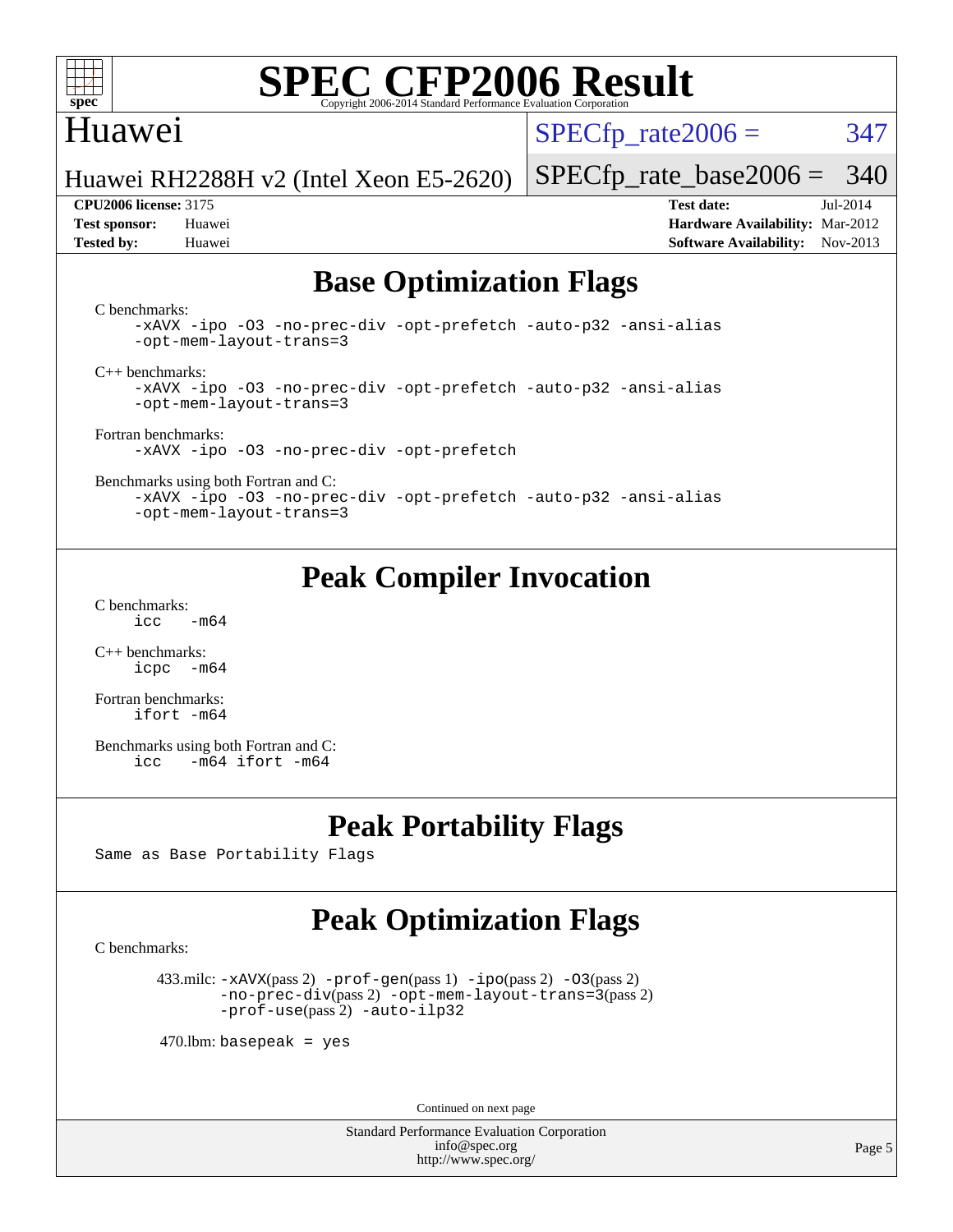

### Huawei

 $SPECTp\_rate2006 = 347$ 

Huawei RH2288H v2 (Intel Xeon E5-2620)

[SPECfp\\_rate\\_base2006 =](http://www.spec.org/auto/cpu2006/Docs/result-fields.html#SPECfpratebase2006) 340

**[CPU2006 license:](http://www.spec.org/auto/cpu2006/Docs/result-fields.html#CPU2006license)** 3175 **[Test date:](http://www.spec.org/auto/cpu2006/Docs/result-fields.html#Testdate)** Jul-2014 **[Test sponsor:](http://www.spec.org/auto/cpu2006/Docs/result-fields.html#Testsponsor)** Huawei **[Hardware Availability:](http://www.spec.org/auto/cpu2006/Docs/result-fields.html#HardwareAvailability)** Mar-2012 **[Tested by:](http://www.spec.org/auto/cpu2006/Docs/result-fields.html#Testedby)** Huawei **[Software Availability:](http://www.spec.org/auto/cpu2006/Docs/result-fields.html#SoftwareAvailability)** Nov-2013

## **[Peak Optimization Flags \(Continued\)](http://www.spec.org/auto/cpu2006/Docs/result-fields.html#PeakOptimizationFlags)**

 $482$ .sphinx $3$ : basepeak = yes

[C++ benchmarks:](http://www.spec.org/auto/cpu2006/Docs/result-fields.html#CXXbenchmarks)

444.namd:  $-x$ AVX(pass 2)  $-p$ rof-gen(pass 1)  $-p$ ipo(pass 2)  $-03$ (pass 2) [-no-prec-div](http://www.spec.org/cpu2006/results/res2014q3/cpu2006-20140708-30365.flags.html#user_peakPASS2_CXXFLAGSPASS2_LDFLAGS444_namd_f-no-prec-div)(pass 2) [-opt-mem-layout-trans=3](http://www.spec.org/cpu2006/results/res2014q3/cpu2006-20140708-30365.flags.html#user_peakPASS2_CXXFLAGS444_namd_f-opt-mem-layout-trans_a7b82ad4bd7abf52556d4961a2ae94d5)(pass 2) [-prof-use](http://www.spec.org/cpu2006/results/res2014q3/cpu2006-20140708-30365.flags.html#user_peakPASS2_CXXFLAGSPASS2_LDFLAGS444_namd_prof_use_bccf7792157ff70d64e32fe3e1250b55)(pass 2) [-fno-alias](http://www.spec.org/cpu2006/results/res2014q3/cpu2006-20140708-30365.flags.html#user_peakCXXOPTIMIZE444_namd_f-no-alias_694e77f6c5a51e658e82ccff53a9e63a) [-auto-ilp32](http://www.spec.org/cpu2006/results/res2014q3/cpu2006-20140708-30365.flags.html#user_peakCXXOPTIMIZE444_namd_f-auto-ilp32)  $447$ .dealII: basepeak = yes 450.soplex: basepeak = yes 453.povray: [-xAVX](http://www.spec.org/cpu2006/results/res2014q3/cpu2006-20140708-30365.flags.html#user_peakPASS2_CXXFLAGSPASS2_LDFLAGS453_povray_f-xAVX)(pass 2) [-prof-gen](http://www.spec.org/cpu2006/results/res2014q3/cpu2006-20140708-30365.flags.html#user_peakPASS1_CXXFLAGSPASS1_LDFLAGS453_povray_prof_gen_e43856698f6ca7b7e442dfd80e94a8fc)(pass 1) [-ipo](http://www.spec.org/cpu2006/results/res2014q3/cpu2006-20140708-30365.flags.html#user_peakPASS2_CXXFLAGSPASS2_LDFLAGS453_povray_f-ipo)(pass 2) [-O3](http://www.spec.org/cpu2006/results/res2014q3/cpu2006-20140708-30365.flags.html#user_peakPASS2_CXXFLAGSPASS2_LDFLAGS453_povray_f-O3)(pass 2) [-no-prec-div](http://www.spec.org/cpu2006/results/res2014q3/cpu2006-20140708-30365.flags.html#user_peakPASS2_CXXFLAGSPASS2_LDFLAGS453_povray_f-no-prec-div)(pass 2) [-opt-mem-layout-trans=3](http://www.spec.org/cpu2006/results/res2014q3/cpu2006-20140708-30365.flags.html#user_peakPASS2_CXXFLAGS453_povray_f-opt-mem-layout-trans_a7b82ad4bd7abf52556d4961a2ae94d5)(pass 2) [-prof-use](http://www.spec.org/cpu2006/results/res2014q3/cpu2006-20140708-30365.flags.html#user_peakPASS2_CXXFLAGSPASS2_LDFLAGS453_povray_prof_use_bccf7792157ff70d64e32fe3e1250b55)(pass 2) [-unroll4](http://www.spec.org/cpu2006/results/res2014q3/cpu2006-20140708-30365.flags.html#user_peakCXXOPTIMIZE453_povray_f-unroll_4e5e4ed65b7fd20bdcd365bec371b81f) [-ansi-alias](http://www.spec.org/cpu2006/results/res2014q3/cpu2006-20140708-30365.flags.html#user_peakCXXOPTIMIZE453_povray_f-ansi-alias) [Fortran benchmarks](http://www.spec.org/auto/cpu2006/Docs/result-fields.html#Fortranbenchmarks):  $410.bwaves: basepeak = yes$ 

 416.gamess: basepeak = yes 434.zeusmp: basepeak = yes

437.leslie3d: [-xAVX](http://www.spec.org/cpu2006/results/res2014q3/cpu2006-20140708-30365.flags.html#user_peakOPTIMIZE437_leslie3d_f-xAVX) [-ipo](http://www.spec.org/cpu2006/results/res2014q3/cpu2006-20140708-30365.flags.html#user_peakOPTIMIZE437_leslie3d_f-ipo) [-O3](http://www.spec.org/cpu2006/results/res2014q3/cpu2006-20140708-30365.flags.html#user_peakOPTIMIZE437_leslie3d_f-O3) [-no-prec-div](http://www.spec.org/cpu2006/results/res2014q3/cpu2006-20140708-30365.flags.html#user_peakOPTIMIZE437_leslie3d_f-no-prec-div) [-opt-prefetch](http://www.spec.org/cpu2006/results/res2014q3/cpu2006-20140708-30365.flags.html#user_peakOPTIMIZE437_leslie3d_f-opt-prefetch)

 $459.GemsFDTD: basepeak = yes$ 

```
 465.tonto: -xAVX(pass 2) -prof-gen(pass 1) -ipo(pass 2) -O3(pass 2)
-no-prec-div-prof-use-unroll4-auto
-inline-calloc -opt-malloc-options=3
```
[Benchmarks using both Fortran and C](http://www.spec.org/auto/cpu2006/Docs/result-fields.html#BenchmarksusingbothFortranandC):

 435.gromacs: [-xAVX](http://www.spec.org/cpu2006/results/res2014q3/cpu2006-20140708-30365.flags.html#user_peakPASS2_CFLAGSPASS2_FFLAGSPASS2_LDFLAGS435_gromacs_f-xAVX)(pass 2) [-prof-gen](http://www.spec.org/cpu2006/results/res2014q3/cpu2006-20140708-30365.flags.html#user_peakPASS1_CFLAGSPASS1_FFLAGSPASS1_LDFLAGS435_gromacs_prof_gen_e43856698f6ca7b7e442dfd80e94a8fc)(pass 1) [-ipo](http://www.spec.org/cpu2006/results/res2014q3/cpu2006-20140708-30365.flags.html#user_peakPASS2_CFLAGSPASS2_FFLAGSPASS2_LDFLAGS435_gromacs_f-ipo)(pass 2) [-O3](http://www.spec.org/cpu2006/results/res2014q3/cpu2006-20140708-30365.flags.html#user_peakPASS2_CFLAGSPASS2_FFLAGSPASS2_LDFLAGS435_gromacs_f-O3)(pass 2) [-no-prec-div](http://www.spec.org/cpu2006/results/res2014q3/cpu2006-20140708-30365.flags.html#user_peakPASS2_CFLAGSPASS2_FFLAGSPASS2_LDFLAGS435_gromacs_f-no-prec-div)(pass 2) [-opt-mem-layout-trans=3](http://www.spec.org/cpu2006/results/res2014q3/cpu2006-20140708-30365.flags.html#user_peakPASS2_CFLAGS435_gromacs_f-opt-mem-layout-trans_a7b82ad4bd7abf52556d4961a2ae94d5)(pass 2) [-prof-use](http://www.spec.org/cpu2006/results/res2014q3/cpu2006-20140708-30365.flags.html#user_peakPASS2_CFLAGSPASS2_FFLAGSPASS2_LDFLAGS435_gromacs_prof_use_bccf7792157ff70d64e32fe3e1250b55)(pass 2) [-opt-prefetch](http://www.spec.org/cpu2006/results/res2014q3/cpu2006-20140708-30365.flags.html#user_peakOPTIMIZE435_gromacs_f-opt-prefetch) [-auto-ilp32](http://www.spec.org/cpu2006/results/res2014q3/cpu2006-20140708-30365.flags.html#user_peakCOPTIMIZE435_gromacs_f-auto-ilp32)

```
436.cactusADM: basepeak = yes
```
454.calculix: basepeak = yes

481.wrf: [-xAVX](http://www.spec.org/cpu2006/results/res2014q3/cpu2006-20140708-30365.flags.html#user_peakOPTIMIZE481_wrf_f-xAVX) [-ipo](http://www.spec.org/cpu2006/results/res2014q3/cpu2006-20140708-30365.flags.html#user_peakOPTIMIZE481_wrf_f-ipo) [-O3](http://www.spec.org/cpu2006/results/res2014q3/cpu2006-20140708-30365.flags.html#user_peakOPTIMIZE481_wrf_f-O3) [-no-prec-div](http://www.spec.org/cpu2006/results/res2014q3/cpu2006-20140708-30365.flags.html#user_peakOPTIMIZE481_wrf_f-no-prec-div) [-auto-ilp32](http://www.spec.org/cpu2006/results/res2014q3/cpu2006-20140708-30365.flags.html#user_peakCOPTIMIZE481_wrf_f-auto-ilp32)

The flags files that were used to format this result can be browsed at <http://www.spec.org/cpu2006/flags/Intel-ic14.0-official-linux64.20140128.html> <http://www.spec.org/cpu2006/flags/Huawei-Platform-Settings-V1.0-IVB-RevG.html>

> Standard Performance Evaluation Corporation [info@spec.org](mailto:info@spec.org) <http://www.spec.org/>